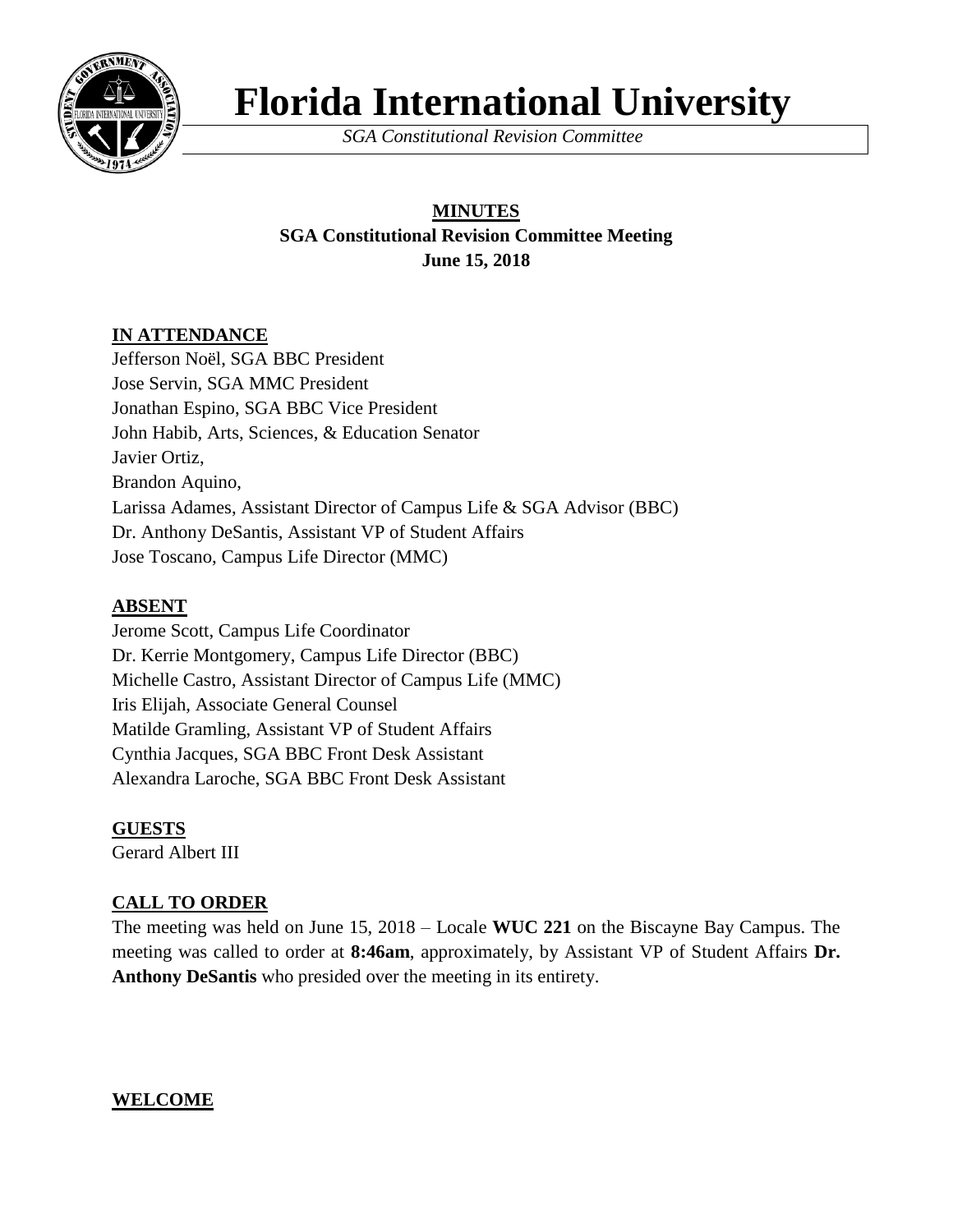Dr. DeSantis…

- Welcomed everyone to the meeting and explained how important it is for these meetings to start on time especially considering that everyone has other time commitments
- Informed all members that if they are to take a break or step out, they should make sure that someone has their comments so that the meeting could continue seamlessly.
- Asked the member of the audience to introduce himself to the council, Gerard Albert II.
- Went over the processes and procedures of the meeting and reminded everyone that to vote their needs to be at least six voting members, and a simple majority vote will be used for today's meeting.
- Informed everyone that the minutes from the previous meeting is available in the shared drive.
- Created an outline in the agenda with the extension of reach *ARTICLE V, EXECUTIVE BRANCH*
- Brought to the attention of all the members that a limit should be placed on how long a motion to extend time should last and presented the idea of making a motion as a group for the maximum amount of time one can extend a meeting.

Mr. Noël moved to create a framework for two extensions of five minutes and one extension of ten minutes per meeting.

Mr. Ortiz seconded the motion.

By a unanimous vote the motion was passed.

Dr. DeSantis asked whether we should read the edits then discuss comments or begin with discussing the comments and/or concerns.

It was decided to discuss comments, as it would also help in using the time for the meeting wisely.

Mr. Noël stated that he believes making changes to the constitution is a very important task and will have long-term effects on the students and the student government as well. The students should also have the right to vote for the changes as well as the final approval, because if the members of the SGA Revision Committee all agree to the changes but the student do not also approve then we will be doing them–the students–a great disservice.

Mr. Noël also mentioned that if the students we are representing at FIU do not begin voting for these sorts of changes now then they will be less likely to vote during the upcoming elections and take action in other matters.

Dr. DeSantis stated that he has spoken to Dr. Lunsford–President of Student Affairs–about this as well and will be taken into consideration and is making sure that we are taking the right steps.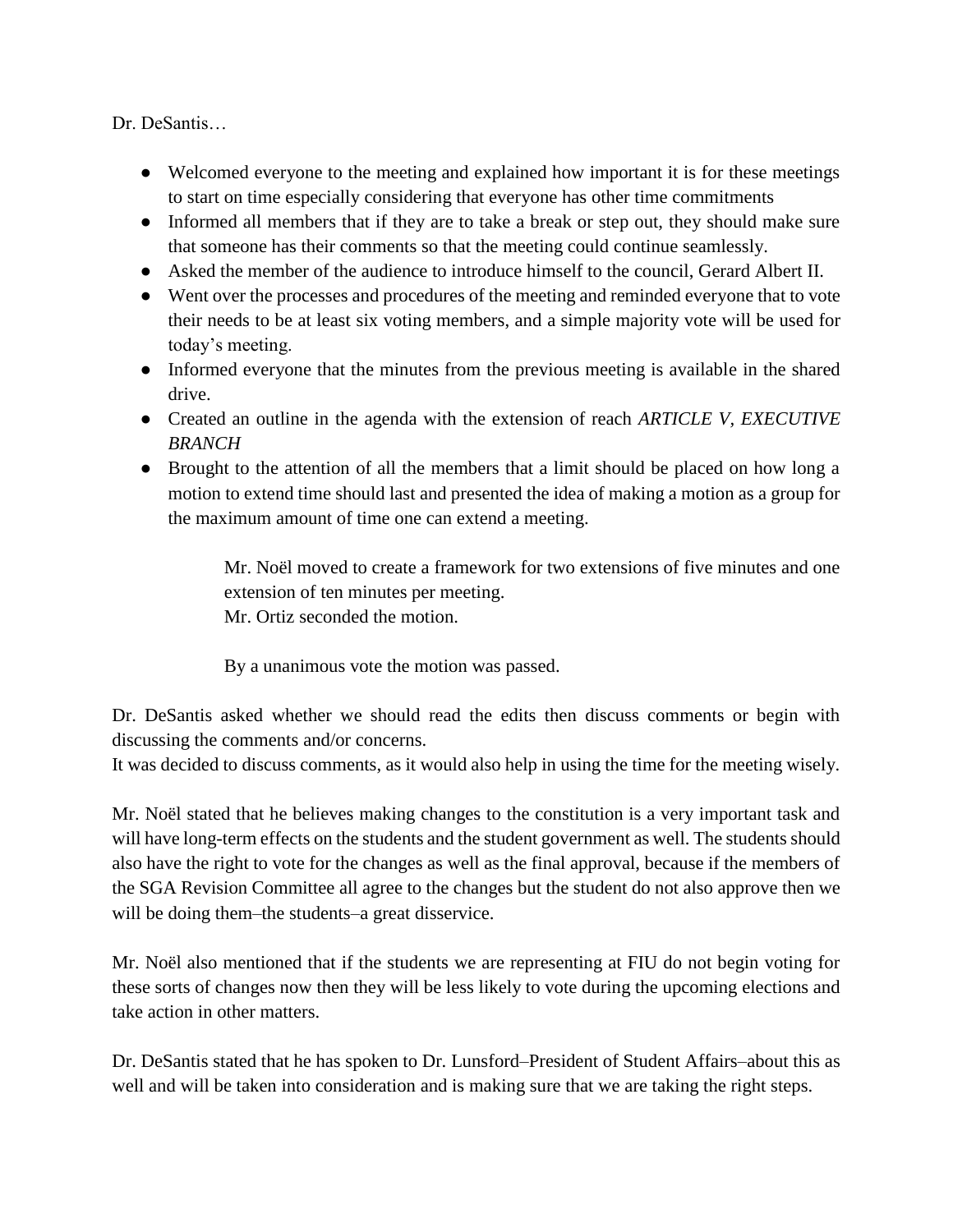#### **PREAMBLE**

The preamble of the Constitution was reviewed.

Mr. Sirven moved to approve the *Preamble* of the constitution. Mr. Ortiz seconded the motion.

By a unanimous vote the motion was passed.

#### **ARTICLE I: AUTHORITY**

#### **Section I. Establishment of Power**

Mr. Sirven proposed to change "is" to "was" in the first line under *I. Establishment of Power.* Members of the committee discussed if the first sentence of Section I should be changed from "SGA *is* established through the power…" to "SGA *was* established through the power.." brought to the attention by Jose Servin.

After discussion, it was decided it should remain as *"is"*

Mr. Noël commented on whether or not "SGA" should be in parentheses or if it is self-evident, that SGA stands for Student Government Association.

Dr. DeSantis clarified that because that is explained in the preamble it can be left as "SGA"

Ms. Adames explained that the previous constitution named "*ARTICLE I*" as "*AUTHORITY*", and asked to clarify whether or not it will change or remain as it was. It was clarified that authority will be the subtitle of *"ARTICLE I*" for more consistency.

Ms. Adames brought up the fact that in the constitution it states that the student government senate was founded in 1973, but our logos it says 1974 and asked why there is a difference in years. Dr. DeSantis stated that he will add that to the list of things that need to be clarified.

Mr. Ortiz moved to continue to *Section II. Jurisdiction*. Mr. Sirven seconded the motion.

By a unanimous vote the motion was passed.

#### **Section II. Jurisdiction**

Mr. Aquino moved to continue to *Section III. Sovereignty*.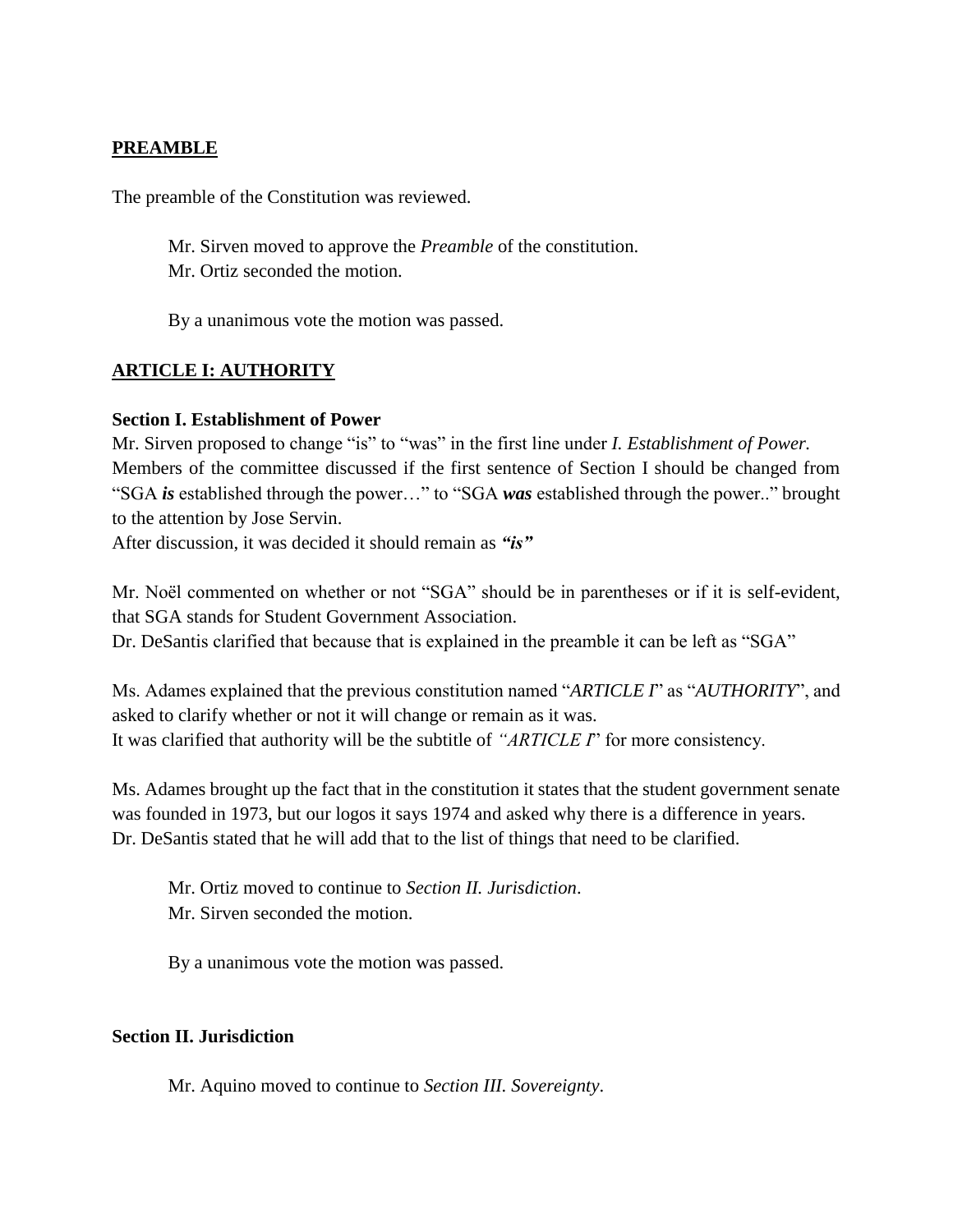Mr. Espino seconded the motion.

By a unanimous vote the motion was passed.

#### **Section III. Sovereignty**

Mr. Noël explained that there should be more checks for the Vice President for Student Affairs to have the power to alter the constitution outside the means for amendment–which is stated on the last life of this section–and gave his suggestions of how he believes that process should go. Mr. Toscano explained that this may contradict the statues of the Sunshine State, and after discussing suggested for this section to be tabled to the next meeting so that Iris Elijah can give us more information on that.

Dr. DeSantis also stated that this could be revisited and will ask Ms. Elijah to review this section and will also make sure that every member receives it. From there we will decide what is best for this section.

Mr. Espino moved to table *Article 1, Section III. Sovereignty* to the next SGA Constitutional Revision Meeting. Mr. Noël seconded the motion.

By an unanimous vote the motion was passed.

# **ARTICLE II: STUDENT RIGHTS**

Dr. DeSantis confirmed that the votes will be done not by section but after the article. Therefore, no motions need to be made to continue to other sections.

Mr. Noël proposed to make an addition to *Section 3 Rights B* under *Article II* so that if students disagree on constitutional changes, they have the right and ability to create a petition and if they acquire an amount of signatures, the senate could consider and vote for these changes. After discussing, it was decided to add that right after number 5 upon review.

Mr. Sirven proposed to change "writs of certiorari"–within number 3 of subheading A *(under Section 3 Rights)*–to "official complaints" so that the wording is easier to understand for students. Ms. Adames proposed creating an appendix or a "definitions" page at the end of the statutes for any wording that students may not be familiar with to avoid confusion on what is considered an "official" complaint or any other terminology.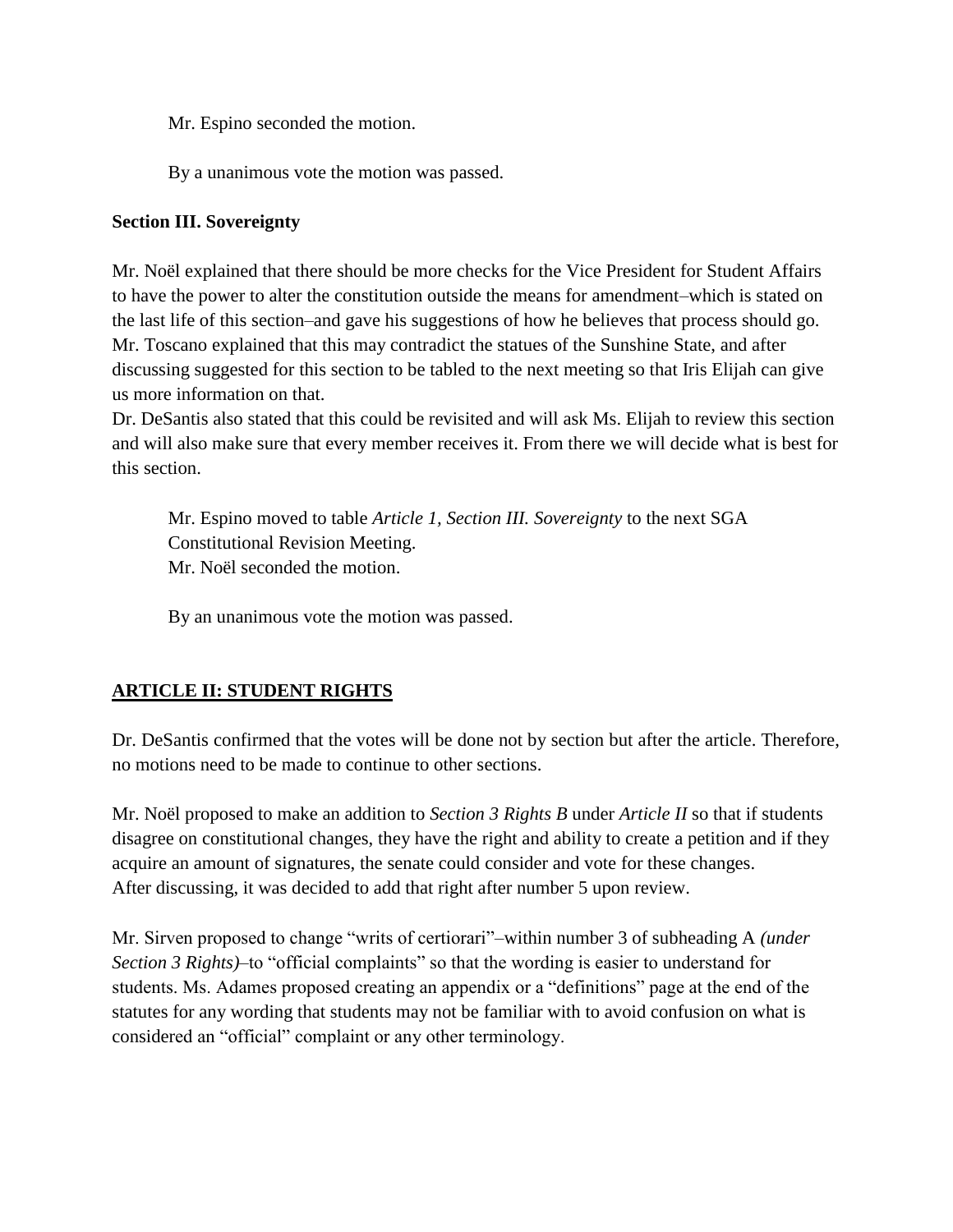Mr. Noël moved to create an appendix or a "definitions" page at the end of the constitution.

Javier Ortiz seconded the motion.

By a unanimous vote the motion was passed.

Mr. Sirven moved to change "*writs of certiorari*"–used in number 3 under subheading *A* of *Section 3 Rights* (within *ARTICLE II. STUDENT RIGHTS*)–to "*official complaints*" Mr. Noël seconded the motion

By a majority vote of 7/1/0, the motion was passed

Dr. DeSantis stated that he is taking notes based upon what is being discussed in the online document so that everyone is informed, any changes made will be done on the official document.

Mr. Sirven stated that within number 5 of *Section 3 Rights, B* it requires at least 1000 signatures for a petition but it at this time would not be a good representation of the student body. Ms. Adames suggested using a percentage so that if the enrollment number fluctuates it will also change along with it.

Mr. Habib requested a point of personal privilege at 9:45am Dr. DeSantis granted the point of personal privilege

Mr. Ortiz moved to approve *ARTICLE II. STUDENT RIGHTS* with the comments presented and move to *ARTICLE III. ORGANIZATION.* Mr. Espino seconded the motion.

By a unanimous vote the motion was passed.

# **ARTICLE III. ORGANIZATION**

Dr. DeSantis brought up the concern of how the terms "*registered students*" and "*students*" are defined and used throughout the constitution specifically found under *Section 1 Student Body.* After discussion, Dr. DeSantis stated that he will clarify the definition of the terms "*registered students*" and "*students*" to ensure that all students are represented, and ensure consistency throughout the constitution. This information will be shared with the council and changes will be made upon clarification.